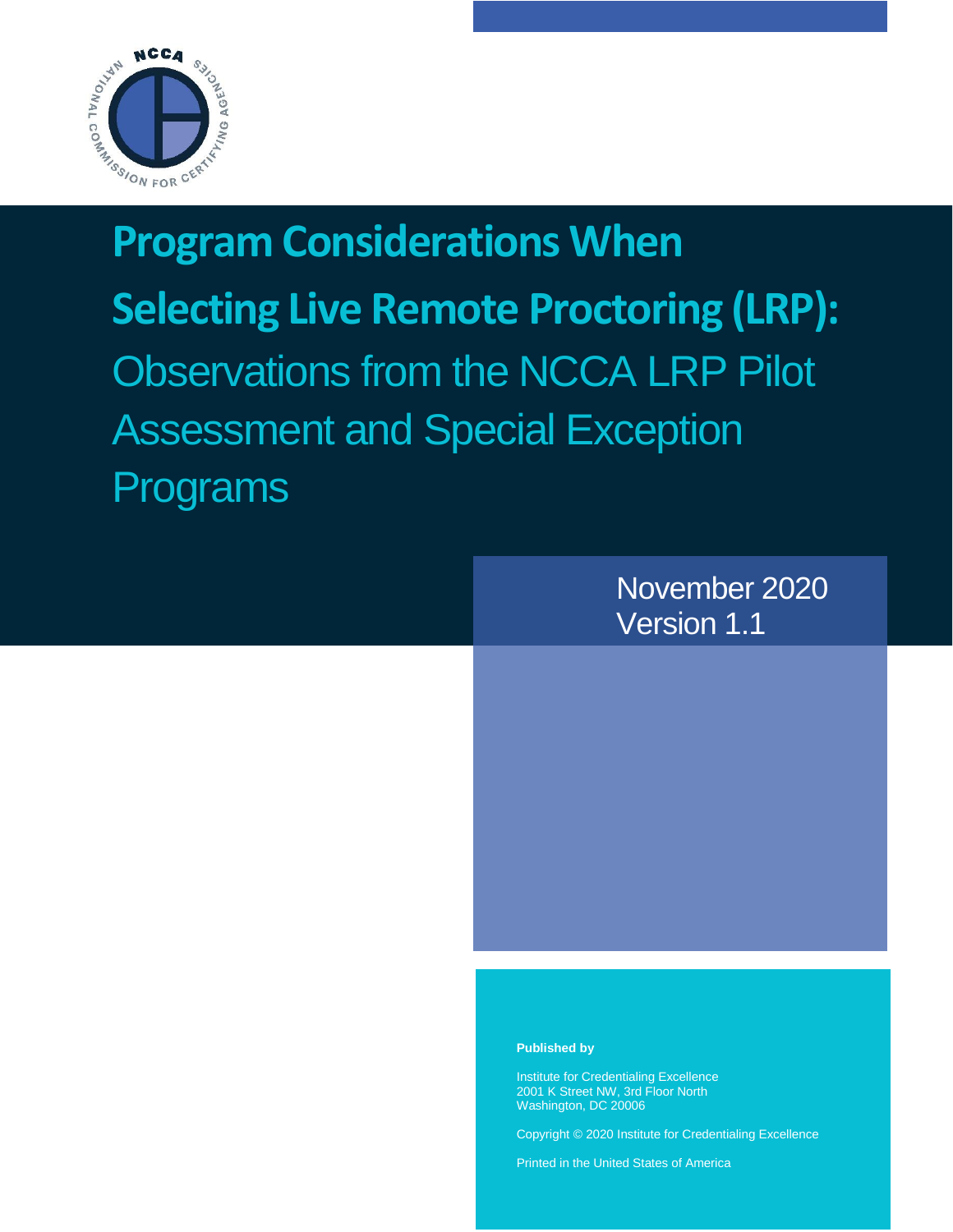

# Table of Contents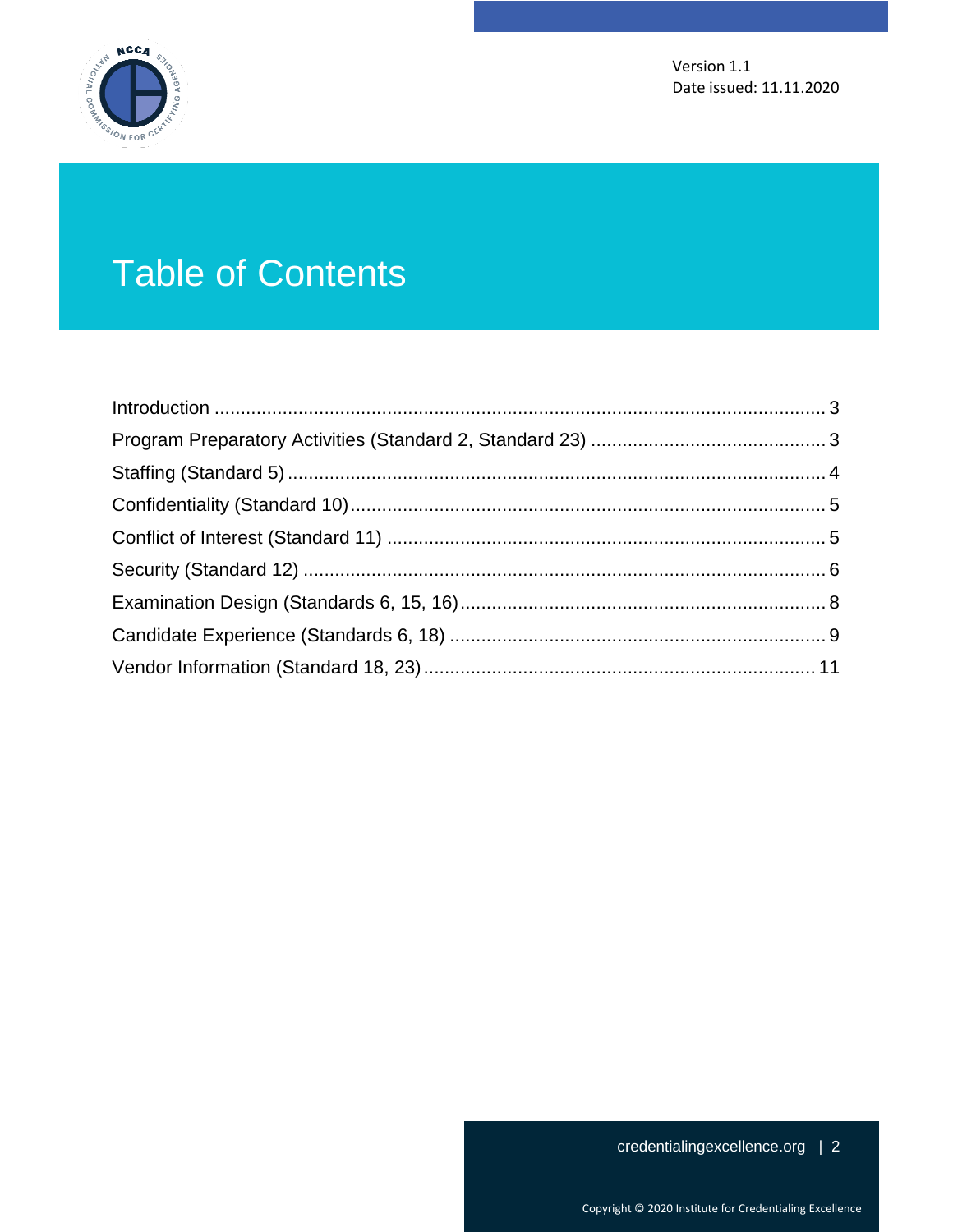

#### <span id="page-2-0"></span>**Operational Definition for the LRP Assessment:**

Live Remote Proctoring is defined by the Commission as remote proctoring that occurs with a person actively watching and monitoring a candidate during the time of the test administration and that provides safeguards for examination integrity and validity similar to in-person proctoring.

#### **Note:**

**The following questions and comments draw upon existing NCCA Standards and are designed to stimulate discussion and decision-making by Certification Boards and Program Staff as they may be considering the benefits and risks to implementing LRP. They are not exhaustive and are not intended to be used to the exclusion of other information. As NCCA continues to evaluate LRP and receives information from programs and providers, these considerations may be modified.**

In an attempt to provide useful focused information, guidance is provided based on program status (N, A, or E), where each is defined as follows:

**New program (N)** refers to those programs that have not previously applied for accreditation and, in general, plan to use only LRP as their delivery method. Programs planning to use LRP and other delivery methods may find both the (N) and (A) information useful.

**Accredited program not using the Exception opportunity (A)** refers to accredited programs that chose not to apply for the LRP Exception, but are considering using the LRP delivery method in addition to their current delivery method(s). An accredited program that is considering changing to an LRP method exclusively may find both the (N) and (A) information useful.

**Exception program <b>(E)** refers to those programs that sought the LRP Exception that became available in March 2020. Many of the suggestions for the Exception programs may ask for more information than is required in the compliance report. Depending on how the programs decide on continued use of LRP, they may find the comments helpful in the application process for renewal when it is time to do so. Other comments may assist in providing response to compliance report questions.

Lastly, it should be noted that this document is organized in terms of general topics, not by order of the NCCA Standards.

# <span id="page-2-1"></span>**Program Preparatory Activities (Standard 2, Standard 23)**

*Have all of the program policies and procedures been created or reviewed and updated before the implementation of LRP?*

**(N)** If LRP is the only mode of delivery, the program policies and procedures should reflect the security, confidentiality, examination requirements, and quality assurance practices related to LRP.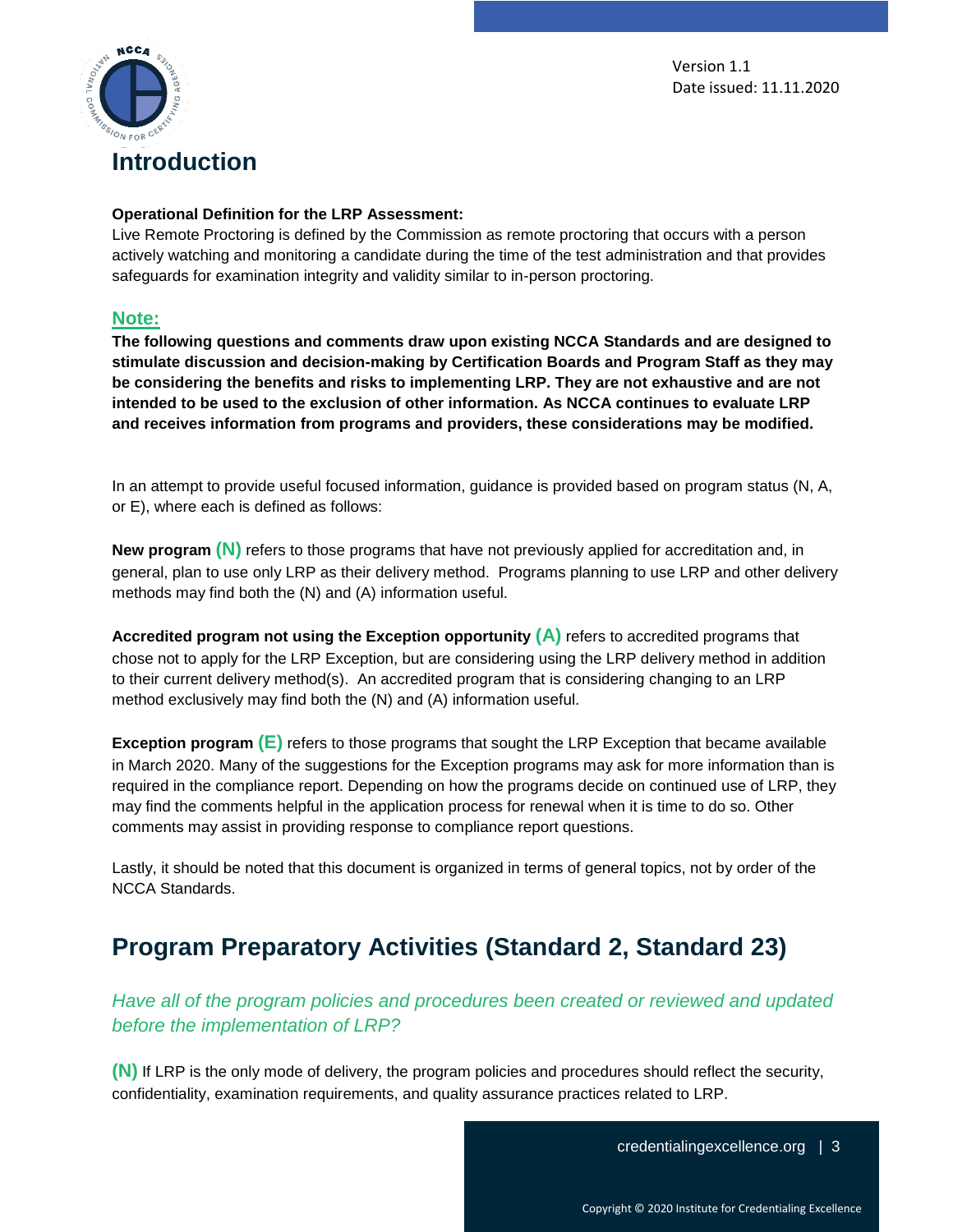

**(A)** If LRP is going to be added to the current delivery methods, policies and procedures should reflect the multiple delivery methods and guidance to candidates for which method to choose.

**(E)** Most programs in the exception applications indicated that their current retention policies were used. As accredited programs move forward when the exception program ends, a decision should be made about whether the audio and video files should be transferred to the organization for a longer retention time or whether the vendor's policy is sufficient. This policy should consider the various ramifications including legal concerns and costs. They should also be communicated to candidates and align with the appeals policies.

# *Have staff and/or Certification Board members and/or other volunteers taken the examination using the platform and experienced the full process before the launch of LRP to candidates?*

**(N) (A)** This preview of how the examination presents in an LRP environment may provide information for candidate communication to enhance the testing experience, and it might provide multiple examples of how the software and the testing process works.

**(E)** Use candidate feedback and any lessons learned from the LRP exception to improve the candidate experience. Once implemented, pilot test LRP with staff or volunteers before relaunching the program.

# <span id="page-3-0"></span>**Staffing (Standard 5)**

## *Will the implementation of LRP increase the workload for staff members?*

**(N)** The most frequently identified impact of increased workload was from a customer service agent who addressed both certification and technical questions. In general, prepare to receive and respond to questions about LRP and to interact with your LRP service provider, as needed. In addition, administrative workload may increase due to planning, implementing and monitoring LRP including but not limited to developing policies, procedures and communications.

**(A) (E)** If LRP replaces other delivery modes, then additional staff may not be required. If multiple delivery and/or proctor modalities are to be used, then additional staff to provide oversight to LRP might be necessary, at least temporarily. In addition, staff may need to consider whether additional operational policies and procedures may be needed for LRP-related issues.

## *What are the important requirements for LRP proctors?*

**(N)** Proctors must be trained to use the software and knowledgeable on issues related to assessing if inappropriate candidate behavior is observed.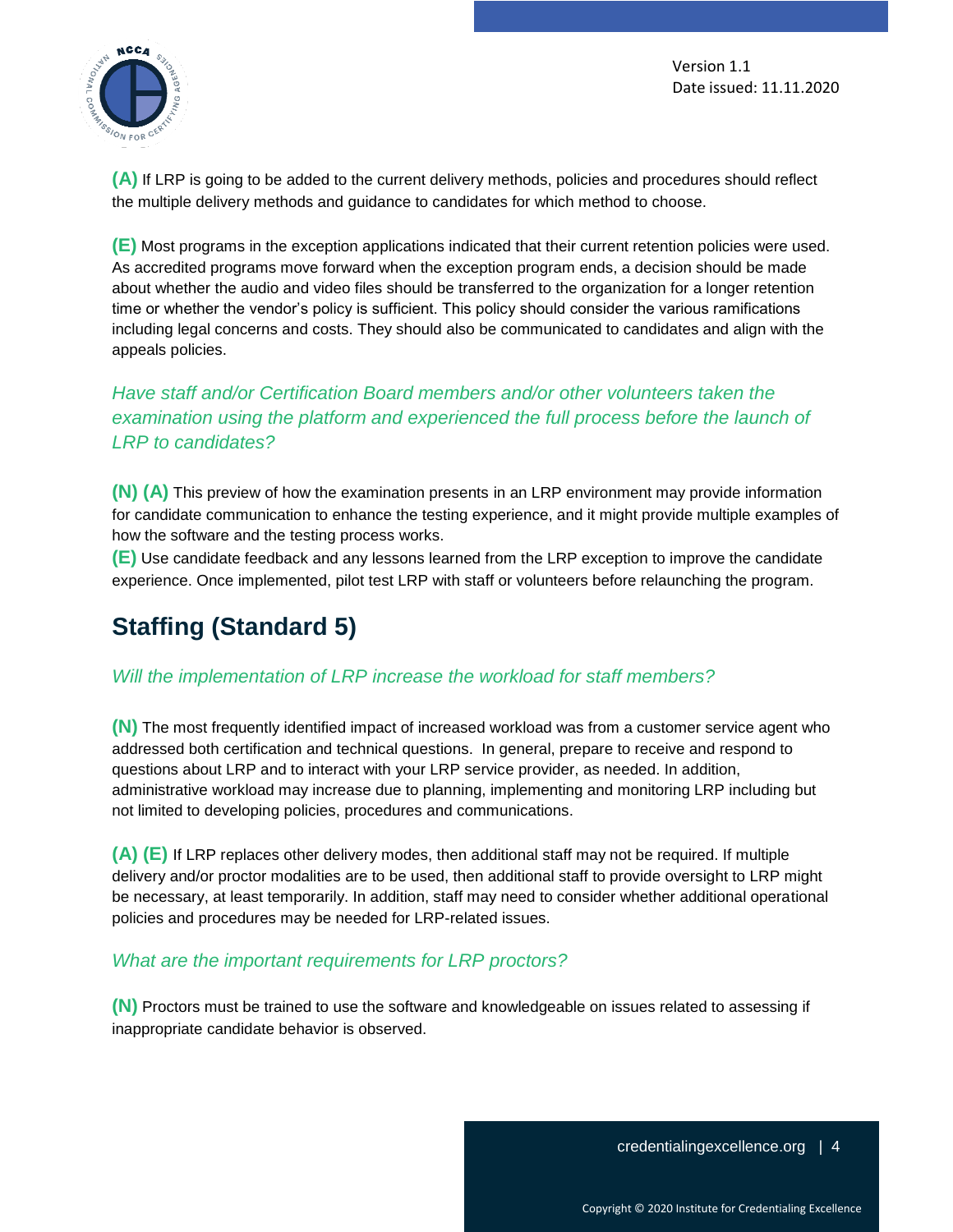

**(A)** Current policies covering the training of proctors may need to be expanded to address LRP proctors. For example, proctors may need to be prepared to recognize potentially suspicious examinee behaviors during the testing session, such as eye movements away from the screen.

**(E)** Oversight of the proctors will need to continue. Examine any incidents that occurred during the exception program and make adjustments, as needed.

# <span id="page-4-0"></span>**Confidentiality (Standard 10)**

*What is the program policy related to candidates maintaining examination confidentiality?* 

**(N)** Candidates are required to affirm that they will follow the rules disseminated by the program. These rules might include providing appropriate identification, keeping test content confidential, and not attempting to obtain test content before the examination. This affirmation must be described in candidate materials and candidate affirmation provided prior to administration of the examination.

**(A)** The current requirements for the administration should be reviewed and adjusted for all delivery modalities. Is it simply a notice to candidates in publicly available materials? Do the consequences for misbehavior need to be strengthened or clarified?

**(E)** Based on the experience with the Exception program, discipline and appeals policies might require review and revision to ensure their effectiveness.

## *What actions have been taken to ensure candidate privacy?*

**(N)** Some candidates in the LRP pilot commented that the need to conduct an environmental scan by panning the room was invasive. The program must alert the candidates to all required activities that precede the start of the examination. It may be helpful to provide an explanation of why such activities are necessary. An FAQ document is another vehicle that could be considered to communicate key messages.

**(A)** Current practices should be examined if LRP is being added or replacing the current delivery mode.

**(E)** If candidates commented on privacy concerns, then plans should be made to address those issues through FAQs and/or candidate handbooks.

# <span id="page-4-1"></span>**Conflict of Interest (Standard 11)**

*Does the implementation of LRP introduce additional or new issues regarding possible conflicts of interest?*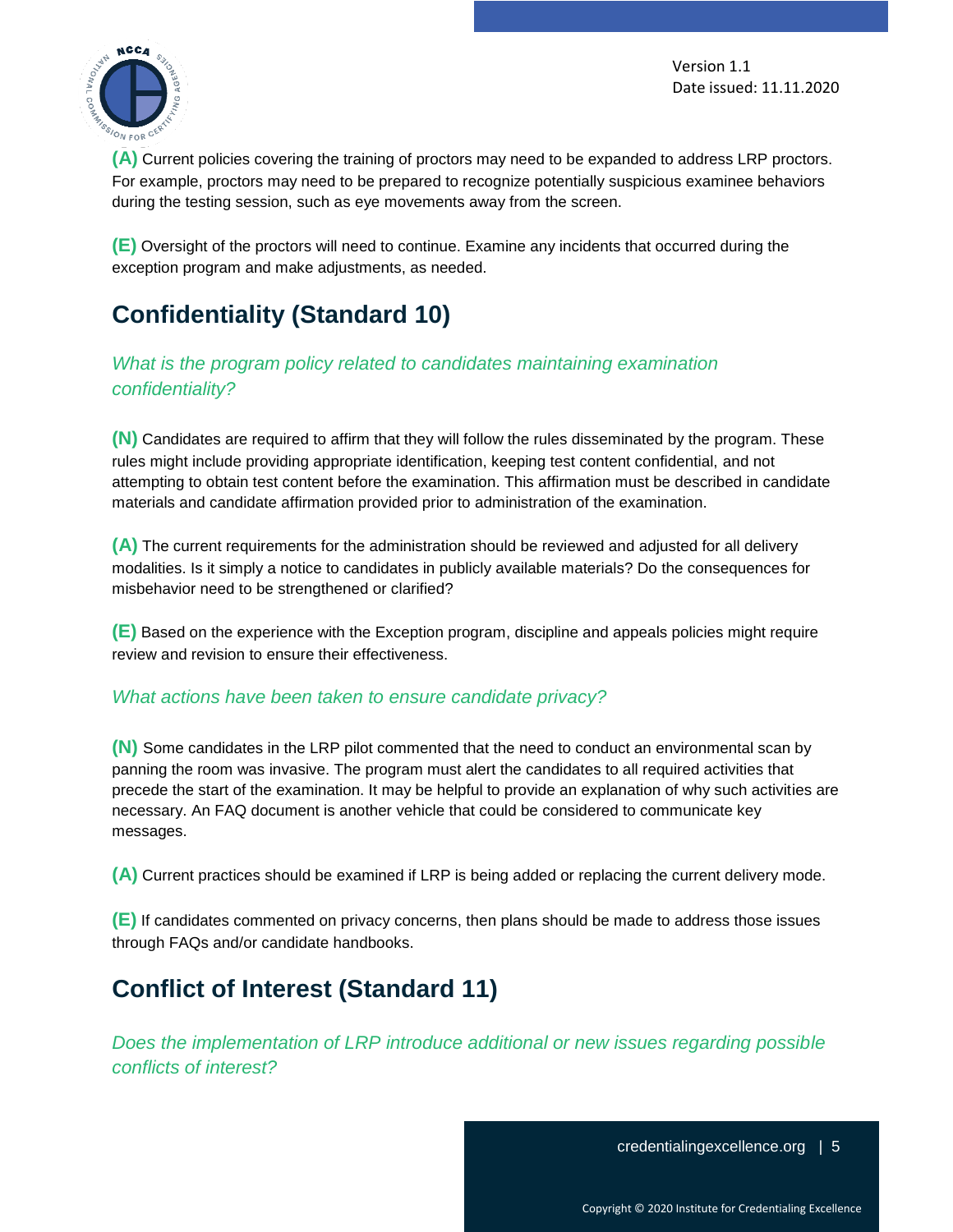

**(N) (A) (E)** An example of a possible conflict of interest with LRP implementation is the location for where the test will be taken (e.g., in an office at an institution). Policies related to where a test might be taken should be developed. For example, a testing program that chooses not to allow candidates to test at home may specify the type of alternative location that must be excluded. If an academic institution offers the test preparation courses, prohibition of its participation in LRP would be appropriate.

# <span id="page-5-0"></span>**Security (Standard 12)**

### *Does the program have a written test security plan?*

**(N) (A) (E)** A test security plan is a comprehensive collection of policies, procedures, and documents that outline a guide of actions related to exam security.

# *Have the security risks inherent in LRP been considered in reference to the stakes of the program and the potential negative effects of a breach?*

**(N) (A) (E)** Every test administration method comes with strengths and weaknesses with respect to how well examination content is protected and the degree of confidence a program can have in the scores obtained by all candidates. Programs considering using LRP should evaluate whether additional and/or different risks posed by LRP are acceptable in light of the intended use of test scores, such as making candidate decisions, needs of the public for certified persons, general program policy, or financial and sustainability considerations.

## *What are the examination security policies and procedures to protect the examination content from being compromised?*

o Candidates obtaining advanced knowledge of examination content and/or detection of pre-knowledge of examination content:

**(N)** The development of a test security plan that includes monitoring item, person and form-level performance, such as changes in item statistics, response times, score distributions, form-level statistics, repeater analyses, and/or pass rates. A test security plan should also address the capability to quickly replace/republish items and/or examination forms and all associated messaging to stakeholders.

**(A) (E)** A review of current security policies and procedures as they may be affected by LRP is needed. This should include a mechanism to identify which policies/procedures were revised. It might be necessary to include an "effective" date if the revisions are substantive. Routine statistical and psychometric analyses (data forensics) and regular web searches for compromised content should be conducted.

o Collusion:

**(N) (A) (E)** A policy that requires proctors to attest that the candidate and/or the test content is unknown to them is recommended. Routine statistical and psychometric analyses (data forensics) can be used to identify differential performance of examinees testing at certain test centers and/or with proctors. A review of discipline procedures related to behavior during the testing process such as review of incident reports related to other people in the room may be helpful.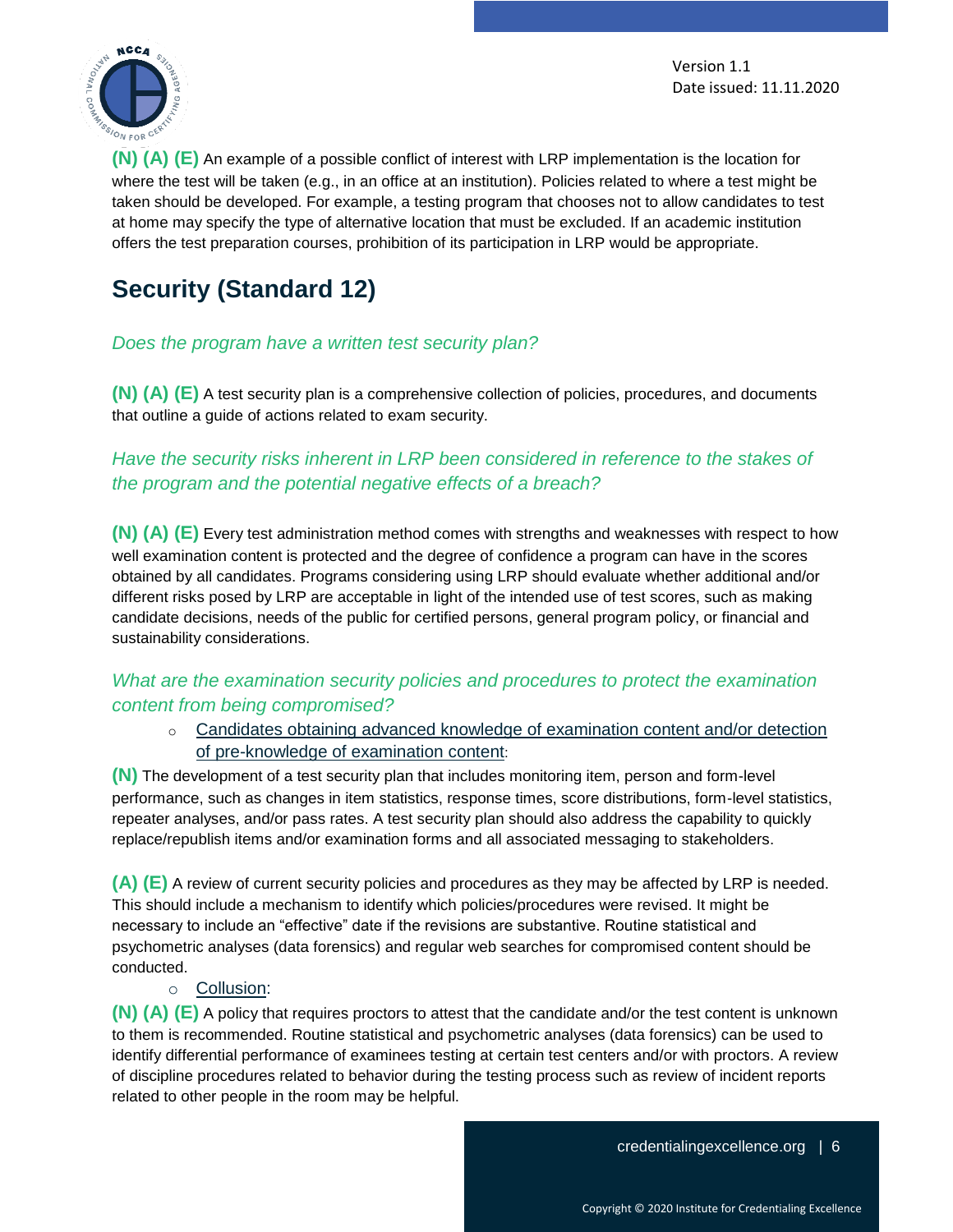

#### o Assistance during testing:

**(N) (A) (E)** A mechanism should be in place to prevent candidates from being able to leave the testing area (i.e., for a scheduled or unscheduled break) and then upon return, go back to previously viewed test items. This reduces potential benefits that could be derived from consulting materials or external sources of information.

#### o Proxy testing:

**(N)** Develop policies related to check-in procedures that specify the number and type of allowable forms of candidate identification required. State whether candidate photographs will be taken and compared to prior/existing photos at the time of the examination.

**(A)** Review policies and procedures related to check-in steps at the current test centers. Are the comparisons of identification photographs dependent on human comparisons? Does the LRP provider use artificial intelligence, particularly facial recognition, as a screening mechanism? Consider the impact of the technique on the affected candidates. Is the candidate repeating the exam? If so, then large score differences between attempts may be examined for plausibility.

**(E)** Review incident reports and candidate comments related to problems encountered during the checkin process. Do these incidents indicate a need to change the current process? How many incidents were reported? The type of issues that occurred, whether candidate actions or technical problems, and how they were resolved should be examined. The number of candidates that were required to reschedule should be considered as well.

#### o Item harvesting:

**(N) (A)** For security reasons, LRP policies prohibit candidates from reading aloud. This policy will require advance communication to candidates to prevent this behavior. Mechanisms should be in place to prevent screen captures or any recording that may be captured, relayed, or otherwise shared.

**(E)** Candidate response data, such as raw responses coupled with known item statistics and candidate response times, can be assessed for patterns that are consistent with item harvesting behaviors. In addition, exceptionally low scores should be looked at closely, as they may be indicative of less than sincere test taking behavior. All suspicious activity should be investigated and outcomes documented.

## *Is the examination delivered in a lockdown browser that prevents navigation to other computer sites and/or restricts certain functionality of the computer?*

**(N) (A)** If the answer is no, provide details on how the test is secured, how access to other applications is prevented, and how the ability to record content is prevented.

**(E)** Review candidate comments and any recorded incident reports to determine how well the lock-down browser worked. Communicate any planned changes to ensure a smooth transition or implementation of a replacement lock-down tool.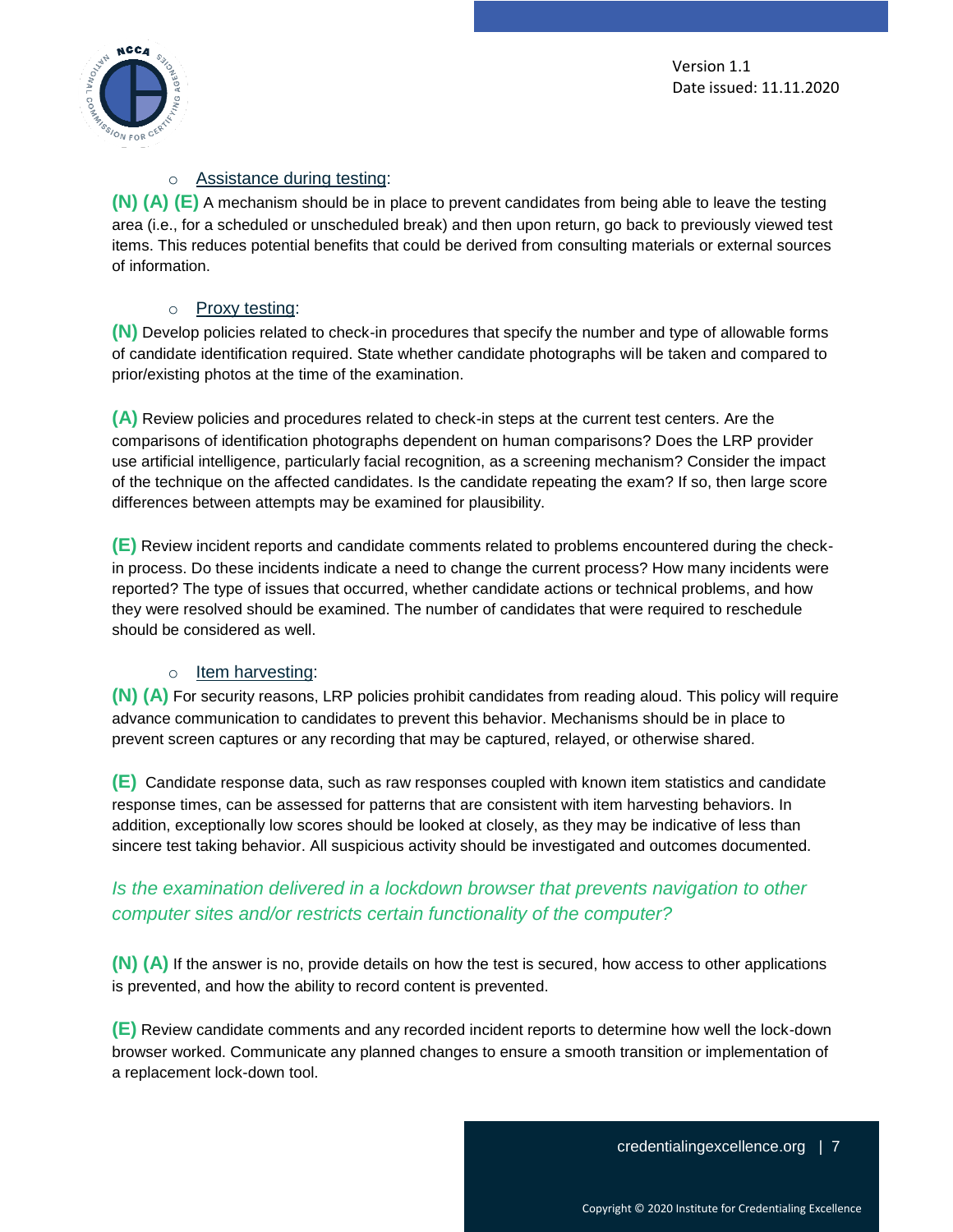

What processes are in place that allow for immediate termination of a testing session if *misconduct be observed?*

**(N)** Ensure that candidates are aware of what actions/behaviors constitute reason for immediate termination of a test session. Document what the termination process will be and the consequences for the candidate. Ensure that this information is consistent with the language used in the program's test security plan.

**(A)** Review current policies and procedures that relate to inappropriate or unacceptable candidate behavior. Document how and under what conditions a proctor may terminate an examination session.

**(E)** Review incident reports to assess how well the established process worked. How many incidents were reported? What behaviors, if any, prompted a termination of the test session? Document how reported issues were resolved and how future incidents will be addressed.

# <span id="page-7-0"></span>**Examination Design (Standards 6, 15, 16)**

*Does the test design for LRP-administered examinations need to be altered from other delivery methods to allow LRP to be used?*

**(N)** The length of the test and the way items are rendered on screen may impact test time. A policy regarding breaks, whether scheduled or unscheduled, should be established. Collusion or unauthorized access to information while a candidate is out of sight from a proctor can pose great risk to several facets of the examination process including validity of the resulting scores.

**(A)** A test's design should be appropriate for exams that are administered in multiple sections. For example, if content is delivered by content area, then procedures for handling the time between sections need to be addressed.

**(E)** Review the candidate comments about the need for breaks and develop a policy that works well for the candidate population.

# *Is the program planning to use LRP exclusively or are other delivery modalities going to be used as well? How does the program plan to monitor comparability of scores if more than one modality is used?*

**(N)** Tests must be designed in a way to minimize how multiple delivery modalities may adversely impact fairness to candidates and possibly bias examination outcomes.

**(A) (E)** Summary statistical information of examinee performance, such as average examinee scores, response time, and pass/fail rates, along with item and form performance including average item difficulty and discrimination, form-level reliability, decision consistency, and standard error of measurement (SEM)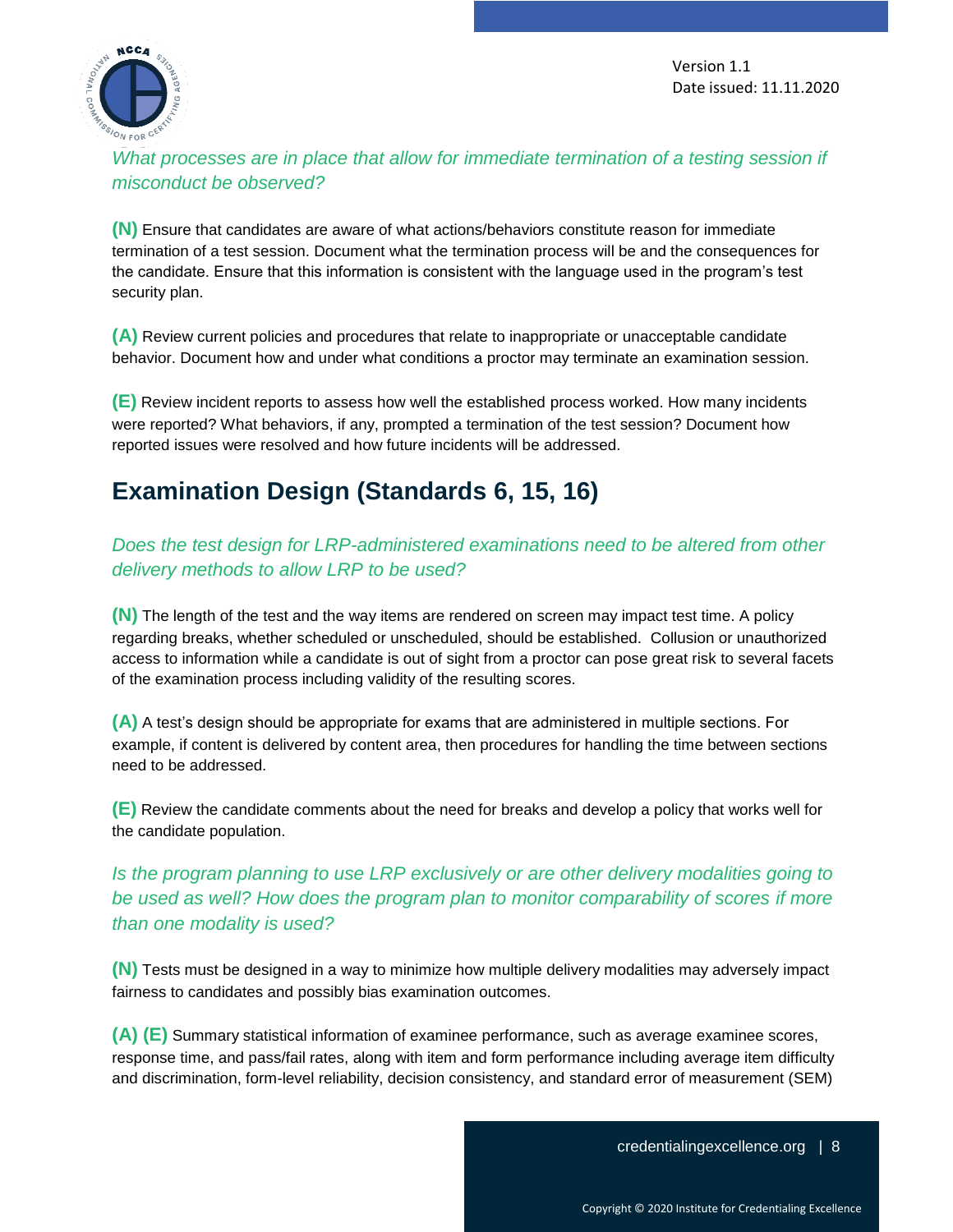

should be used to inform future decisions.

## *Is there any impact to test time under LRP? Does test time vary across delivery methods?*

**(N) (A)** Candidates need to be aware of the amount of time they are allowed for a given examination. Content time should be specific to time spent on the examination and not on log-in activities or optional tutorials. Time spent in a test session may exceed the time spent on a test due to technology issues. It is important to provide clear communication to candidates regarding technical requirements for personal computer equipment including recommended internet speeds. Because internet connectivity can be impacted by multiple factors, a statement to that regard should be considered.

**(E)** A review of average test time is requested as part of compliance reporting. Document (and review) candidate comments that are related to test time as well as how those comments were addressed.

# <span id="page-8-0"></span>**Candidate Experience (Standards 6, 18)**

## *How are requirements associated with LRP communicated to the candidates?*

**(N)** Consider specific communication approaches before, during, and after the testing experience. Details about the login process, the check-in procedures, and the technology requirements should be communicated early. In addition, provide direction on how candidates can quickly obtain information during a test session (e.g., how to chat with a proctor). Following the administration, document how things went and what improvements may be considered.

**(A)** Consider how candidates currently receive information. A suggestion submitted by some pilot participants was to offer prerecorded instructional webinars.

**(E)** Review the information communicated to the candidates. Involve the customer service staff at your organization and/or your vendor to provide insight into what candidates need to know. It may be useful to compare outcomes and comments between candidates from test centers vs. LRP.

# *Does your vendor offer a preliminary test of the equipment and internet link that the candidate expects to use for the examination?*

**(N)** Candidates seem to have the greatest difficulty with the technical setup with LRP implementation. Clear communication, including instructional flowcharts, graphics, or videos may be appropriate.

**(A)** Consider how technically savvy your candidates are. Some groups understand the technical requirements with little help. Others tend to need coaching to use the system.

**(E)** If you had a preliminary test as part of your implementation, review the experience with your customer service staff and a subset of your candidates. If the vendor captured any issues associated with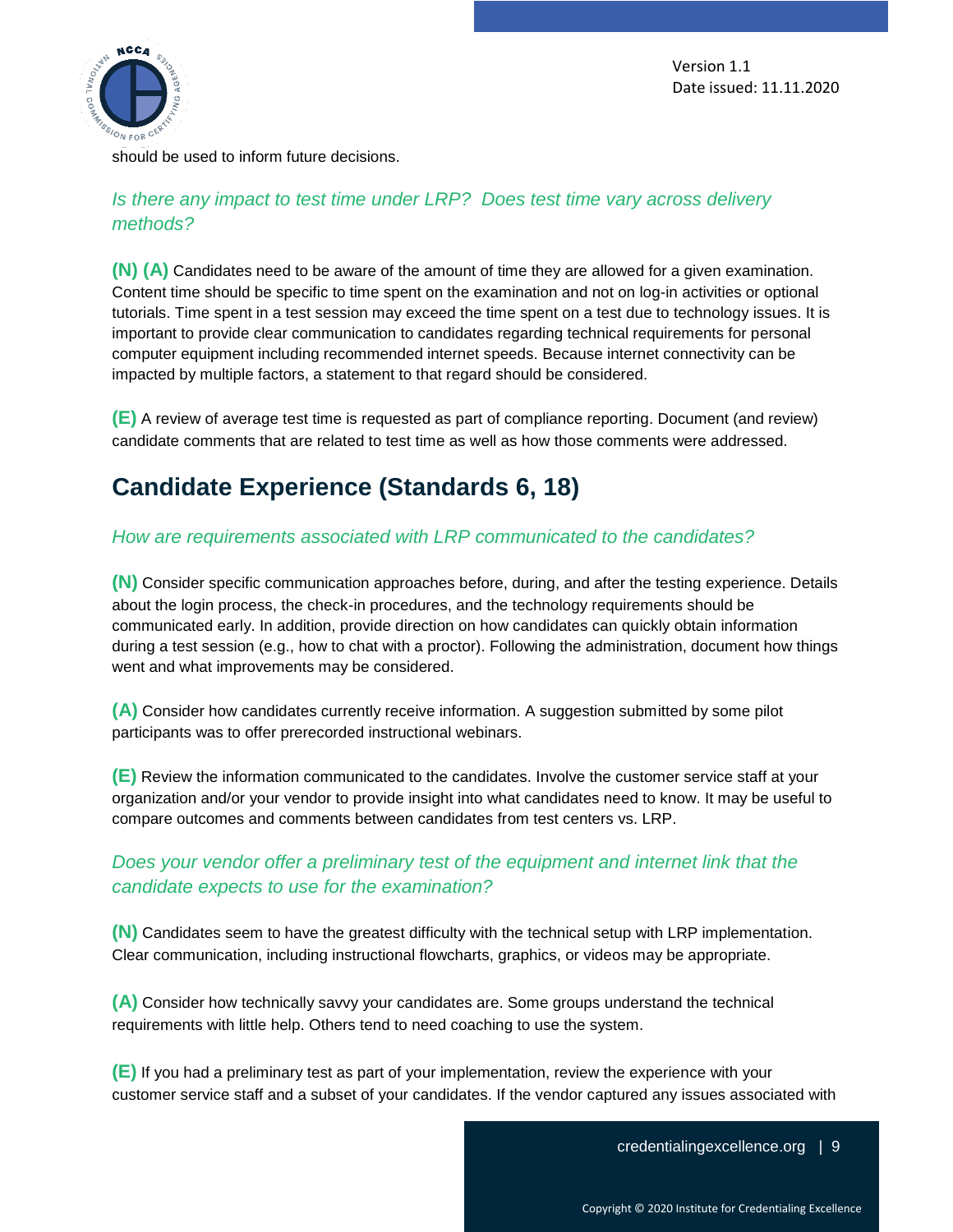

an unsuccessful examination launch, consider how you might use that information in the future. Review candidate comments for insight regarding candidates' technical skills.

#### *How are accommodations handled?*

**(N) (A)** The pilot assessment offered little information about accommodations because of the small number of requests received. Some accommodations are more easily handled if the candidate is at home, such as physical access or a low-stress environment. Depending on the LRP provider and the test time allowed, requests for additional time may present a problem, such as the possible need for a break, so be sure to work closely with your LRP provider to proactively address this need. Other requests, such as providing a personal reader or signer, were not made. Information provided to candidates must make it very clear what is allowed and what is not allowed in an LRP test session. Programs should be aware of vendor policies and limitations related to offering accommodations in the LRP environment.

**(E)** A review of the requests for accommodations and the subsequent decisions should inform future requirements. The workflows for how ADA requests will be evaluated should be detailed in work instructions, policies or procedures.

#### *What are the privacy concerns associated with LRP and how will they be managed?*

**(N)** If a candidate population includes international examinees, be sure to consider privacy implications in that market. For example, can candidates be required to pan their testing space? A possible work-around may be to procure a location that is candidate-neutral, such as a community college or human resources department, as the administration location. If a training school is considered, the establishment of proctorneutral policies will be needed. Programs should consult with their legal counsel on the best approach to these issues.

**(A)** Evaluate the LRP capability of your current vendor. Include an evaluation of the data retention policies offered, especially for the video and audio portions of the examination.

**(E)** Review candidate comments related to candidate privacy and confidentiality based on your experience. Revise any policies and procedures accordingly.

## *What issues related to access to technology and/or a suitable environment might your candidates have?*

**(N) (A)** Non-discrimination and fairness policies may need to be addressed.

**(E)** Review incident reports and candidate comments related to access to technology and a suitable environment. You may consider documenting issues and how they were resolved as part of quality assurance activities.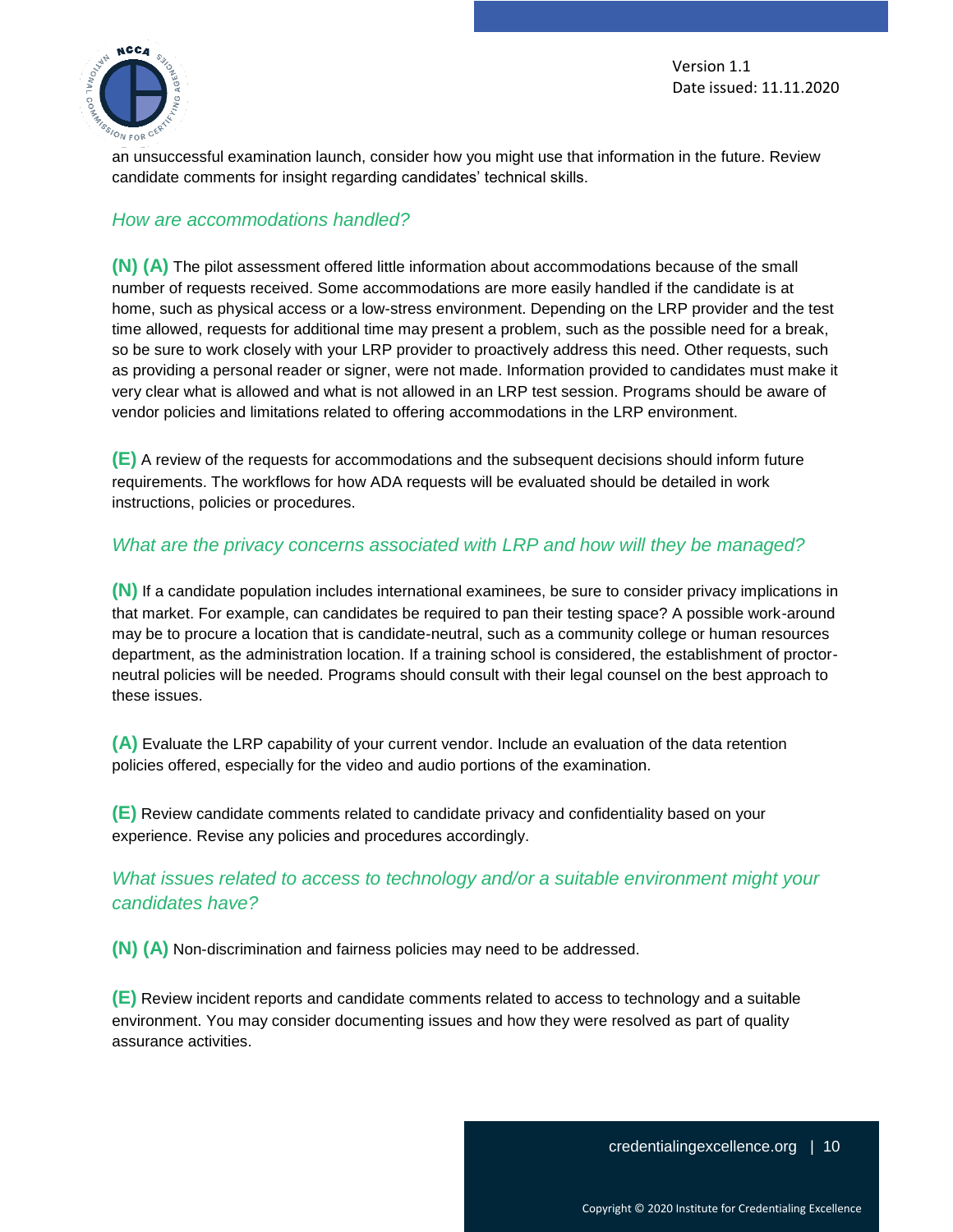

# <span id="page-10-0"></span>**Vendor Information (Standard 18, 23)**

*What types of artificial intelligence or additional security services are included in the LRP contracted services?*

**(N) (A)** A minimum requirement is that LRP providers must include a process to secure the computer the candidates use; a common method is the use of a lockdown browser that prevents access to external sites. Alternative and/or additional security features should be disclosed by the vendor. Optional features may include an augmented check-in process and/or proctoring assistance using AI. Ensure that your program knows what is included in your service contract and ensure that it matches your examination's requirements and candidate's needs. If the vendor offers AI as part of their product, identify the role(s) that it plays in the LRP process and its impact on candidate experience and examination outcomes.

**(E)** Evaluate whether the AI features offered provided the desired level of added value.

#### *What is the proctor-to-candidate ratio?*

**(N)** Vendors usually provide both a maximum ratio and an average ratio as part of their product information. Determine whether you can specify a customized proctor-to-candidate ratio if desired.

**(A)** Compare the current policies about proctor-to-candidate ratios and determine if they are appropriate with your application of LRP.

**(E)** Review the incidents that occurred during the exception program, if any, and determine whether a different proctor-to-candidate ratio may be needed. Use this information to avoid future incidents.

## *How easily will the vendor software interact with the program's security and examination delivery needs?*

**(N)** Work in conjunction with your test design and psychometric team to ensure that the selected LRP provider aligns with your program's design and needs.

**(A)** Review special features, such as inclusion of special graphics, availability of certain item types, or use of special characters that may pose different technical requirements.

**(E)** Review the incident reports and candidate comments to determine if the delivery platform met the needs of the various stakeholders.

*Has the vendor had any unsuccessful testing sessions that were so problematic that they were noticed by entities external to the program or organization? What caused the unsuccessful session and what changes were implemented so that issues will not be*